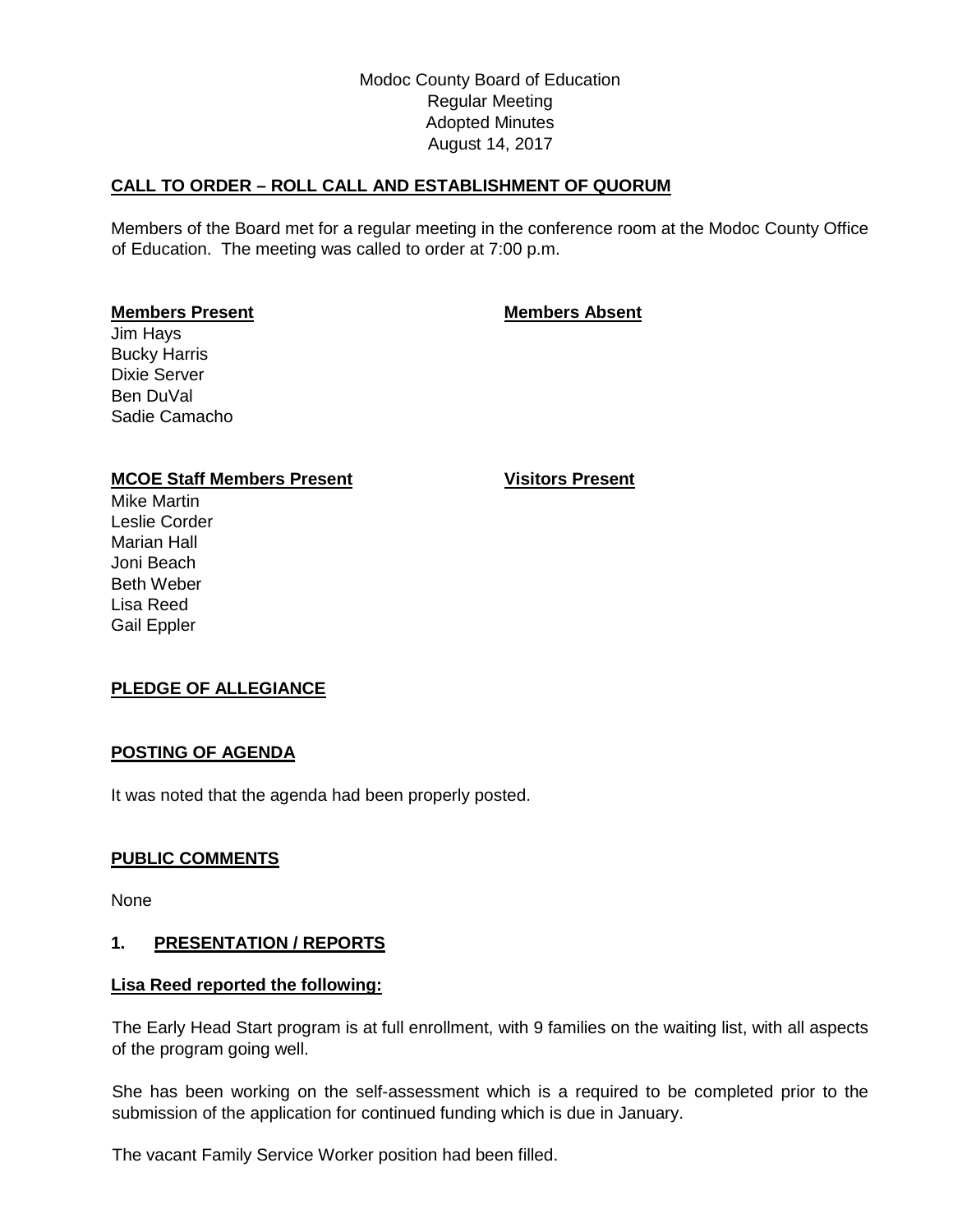# **Marian Hall reported the following:**

Joni Beach, Program Specialist for special education was introduced. Joni indicated that she is happy to be a member of the MCOE staff. She also stated that she had enjoyed meeting and feeling a strong sense of positivity among the various staff members.

There are three new special education teachers for the 2017-18 school year. Dan Roeder will be at Modoc High School, Kari Johnson at Tulelake Elementary and Reggie Gee will fill the position at Tulelake High School. Current vacancies include instructional assistants in the Early Intervention Program, at Modoc High and at Modoc Middle Schools.

# **Leslie Corder reported the following:**

The Financial Report was included in the agenda packet.

The state budget had been approved, and provides ongoing funding for the review and assistance in evaluating district LCAP's. An additional requirement for 2017-18 will be the need to develop and have approved by the County Board, a plan of how the county office is assisting and working with the local districts in developing and implementing the LCAP. This plan will be placed on the agenda at the same time as the LCAP and budget for the ensuing year.

## **Mike Martin reported the following:**

Mike reported plans to fill a position for a person to work on LCAP's had been deferred for another year as there didn't seem to be an appropriate fit at this time. Information concerning the future requirement for an approved plan to assist and work with districts on their LCAP's was further explained.

Employment updates in the districts were provided to the members of the board. It was reported that administration at Modoc Joint Unified was status quo; Surprise Valley has a new principal at the elementary and high schools – Brian Marquardt; and Bryce Brin has filled the position of principal / superintendent of the Tulelake Basin Joint Unified School District, with Dennis Butler moving to the position of principal of Tulelake Elementary.

He felt that the "All Staff Gathering" for 2017-18 had a good vibe and that MCOE employees are ready to start the new school year.

# **2. CONSENT AGENDA ITEMS**

• Minutes – June 12, 2017

A motion was made by Sadie Camacho, seconded by Ben DuVal and carried that the consent agenda be approved. (Ayes: Hays, Camacho, DuVal, Server; Harris)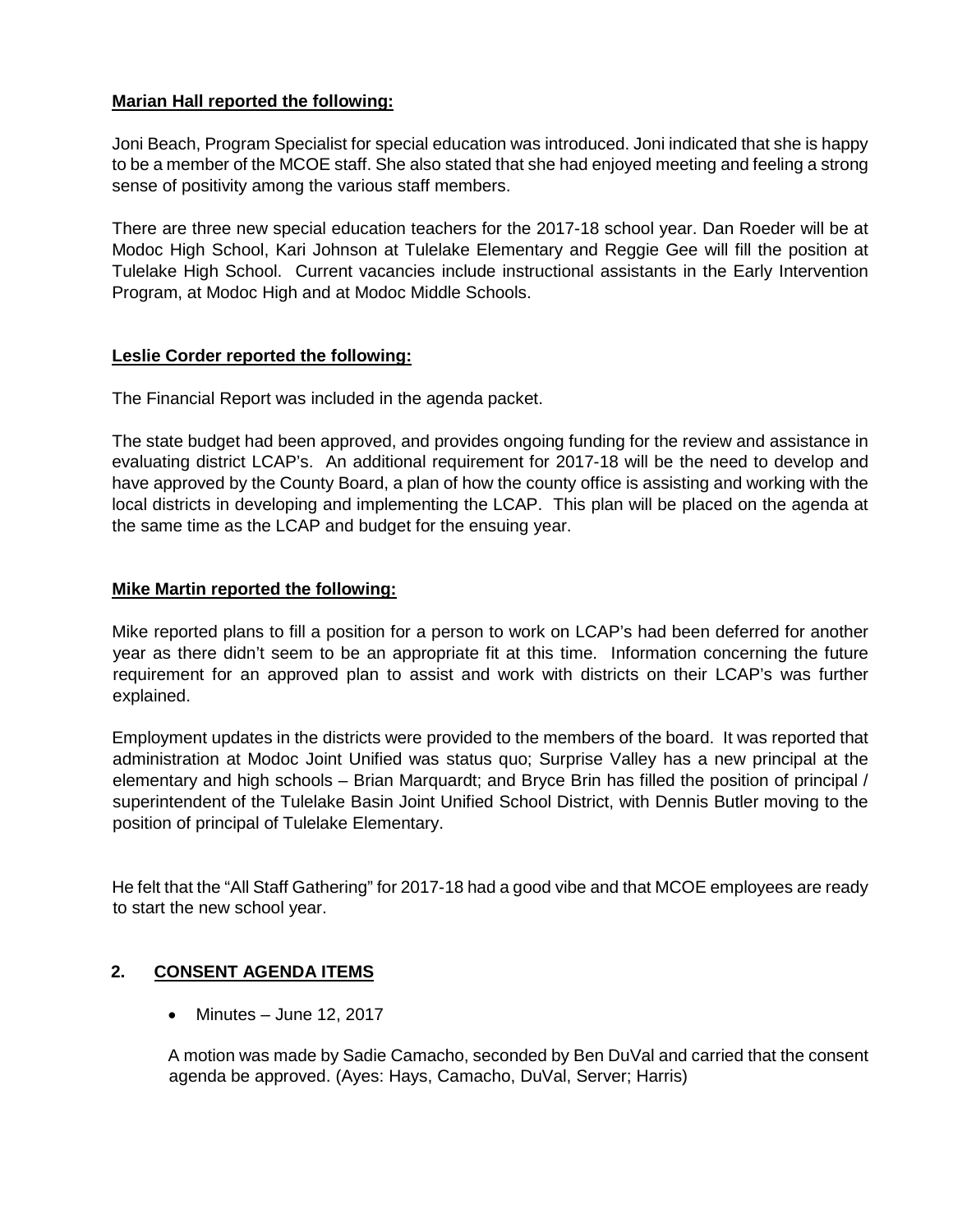## **3. DISCUSSION / NO ACTION**

#### **3.1 Quarterly Report of Surplus Property**

The quarterly report of surplus property was provided for the information of the members of the board. This was an information item only, and required no action on behalf of the board.

## **4. ACTION**

#### **4.1 Approval – Acceptance of "My School" Contract / Support Opening of Budding Tree State Preschool**

A motion was made by Dixie Server, seconded by Sadie Camacho and carried that the acceptance of the "My School" contract as well as the opening of the Budding Tree State Preschool be approved. (Ayes: Hays, Camacho, DuVal, Server, Harris)

#### **4.2 Approval – Change Name of Alturas Integrated Preschool to Alturas Elementary State Preschool**

Following explanation, a motion was made by Ben DuVal, seconded by Bucky Harris and carried that the Alturas Integrated Preschool be renamed to be Alturas Elementary State Preschool. (Ayes: Hays, Camacho, DuVal, Server, Harris)

## **5. CORRESPONDENCE**

## **5.1 County of Modoc – Property Tax Apportionment and Allocation System Audit Report**

Leslie explained this correspondence, and indicated that the information had come from the County Tax Collector and was the result of a property tax audit. (copy attached)

## **5.2 CSBA – Director-at-Large County Seat**

Following discussion regarding the election for a CSBA Director-at-Large County Seat, there was no interest voiced by any of the board members in running for this position.

#### **6. BOARD TIME**

Sadie, Jim and Dixie reported that they had attended and enjoyed the 2017 "All Staff Gathering" and had appreciated being invited. Jim indicated that he had enjoyed being able to put faces with names.

## **7. NEXT BOARD MEETING / TIME** September 11, 2017 – 7:00 p.m.

Modoc County Office of Education